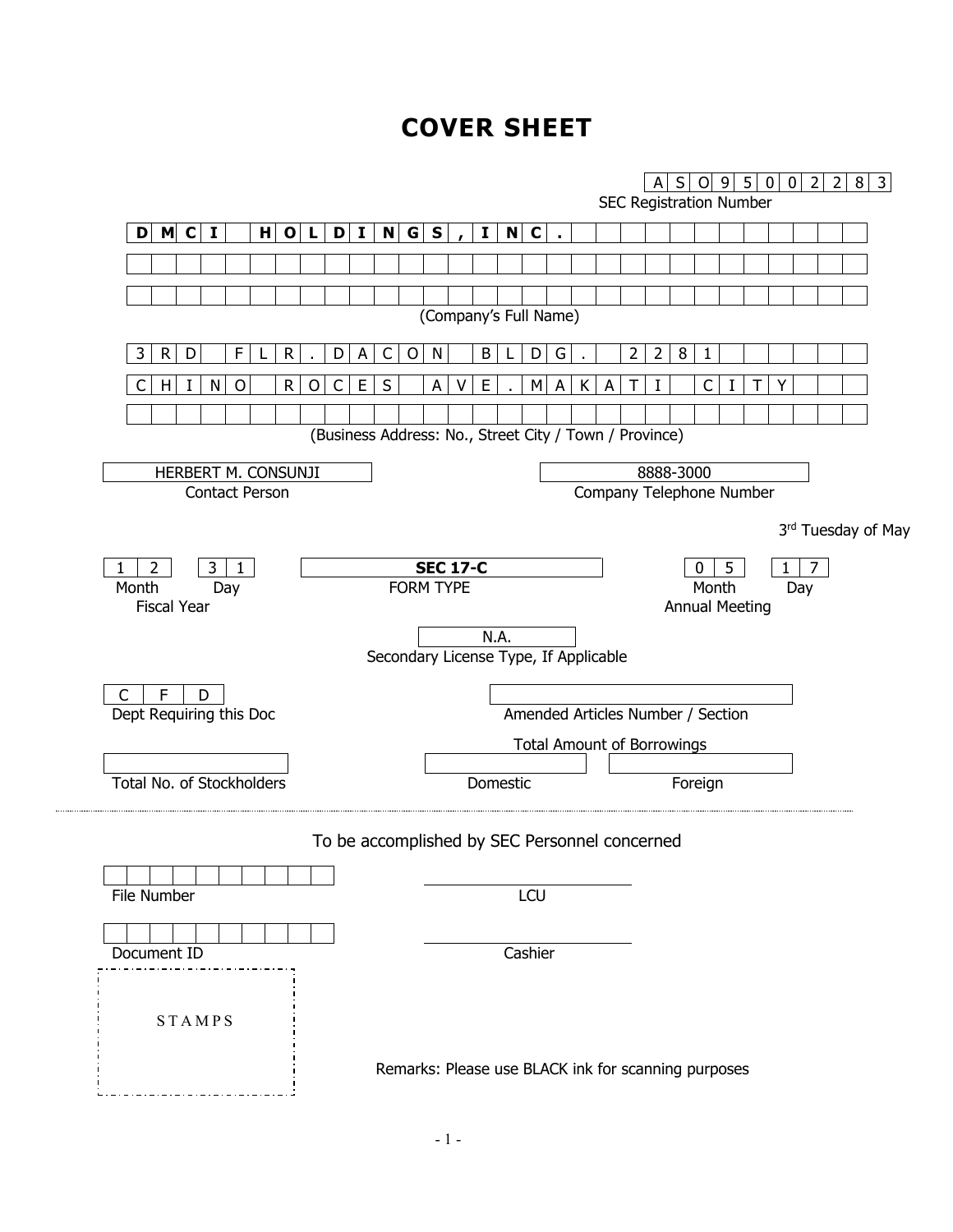## **SECURITIES AND EXCHANGE COMMISSION**

## SEC FORM 17-C

## **CURRENT REPORT UNDER SECTION 17 OF THE SECURITIES REGULATION CODE AND SRC RULE 17.2(c) THEREUNDER**

- 1. June 1, 2022 Date of Report (Date of earliest event reported) 2. SEC Identification Number ASO95-002283 3. BIR Tax Identification No. 004-703-376
- 4. DMCI Holdings, Inc. Exact name of issuer as specified in its charter
- 5. Philippines 6. (SEC Use Only) Province, country or other jurisdiction of incorporation Industry Classification Code:
- 7. 3/F Dacon Building, 2281 Don Chino Roces Avenue, Makati City 1231 Address of principal office **Postal Code** Postal Code
- 8. (632) 8888-3000 Issuer's telephone number, including area code
- 9. Not applicable Former name or former address, if changed since last report
- 10. Securities registered pursuant to Sections 8 and 12 of the SRC or Sections 4 and 8 of the RSA

| Title of Each Class                             | No. of Shares Outstanding | Amount                         |
|-------------------------------------------------|---------------------------|--------------------------------|
| <b>Common Shares</b><br><b>Preferred Shares</b> | 13.277.470.000<br>960     | Php13,277,470,000.00<br>960.00 |
| TOTAL                                           | 13.277.470.960            | Php13,277,470,960.00           |

11. Indicate the item numbers reported herein: Item 9

<span id="page-1-0"></span> $\overline{a}$